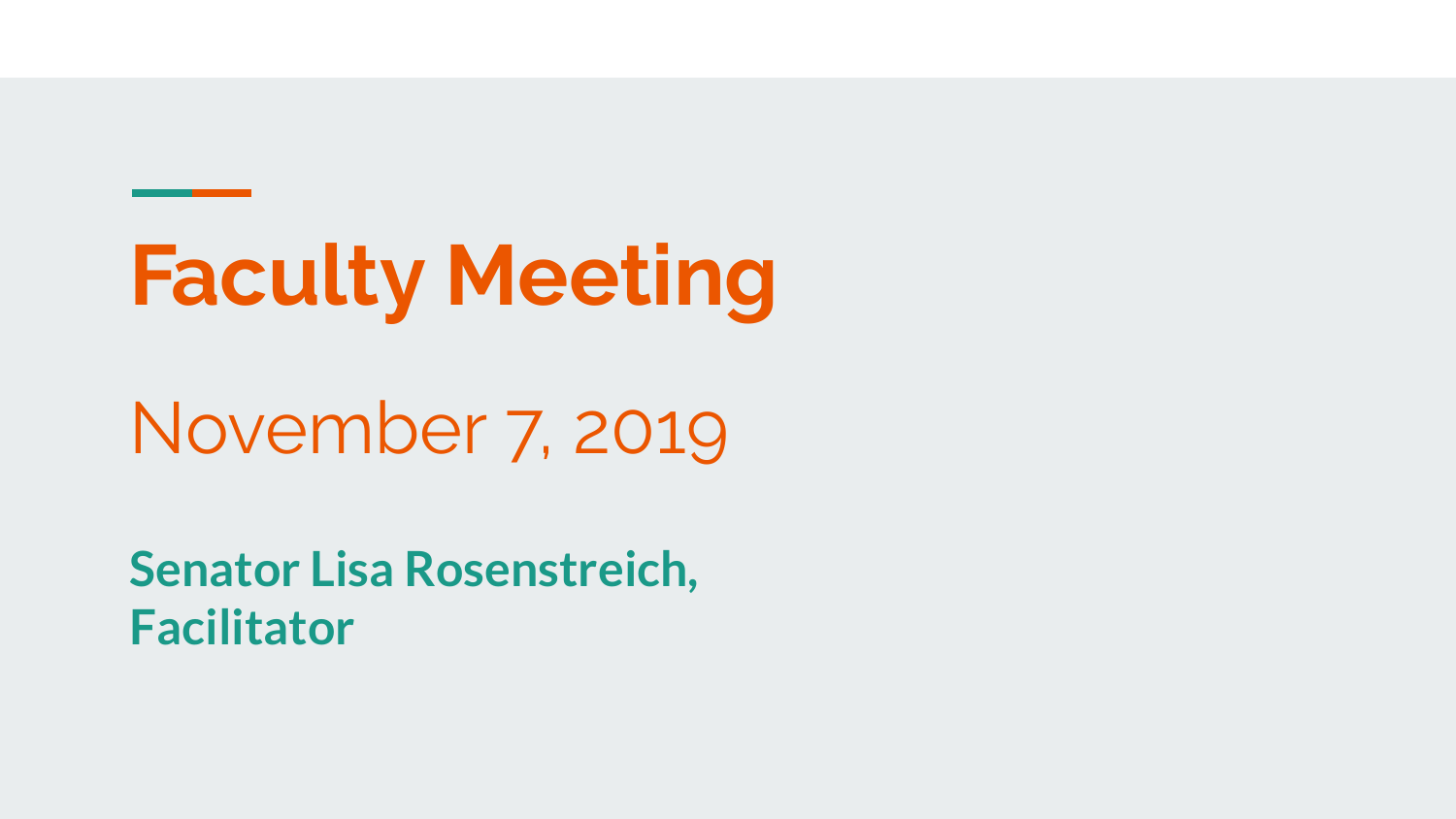

Welcome:

- Nicole Marin, Director of Human Resources
- Dave Johnston, Director of Information Technology

Announcements

Accreditation Update

Program Highlight - Automotive Technology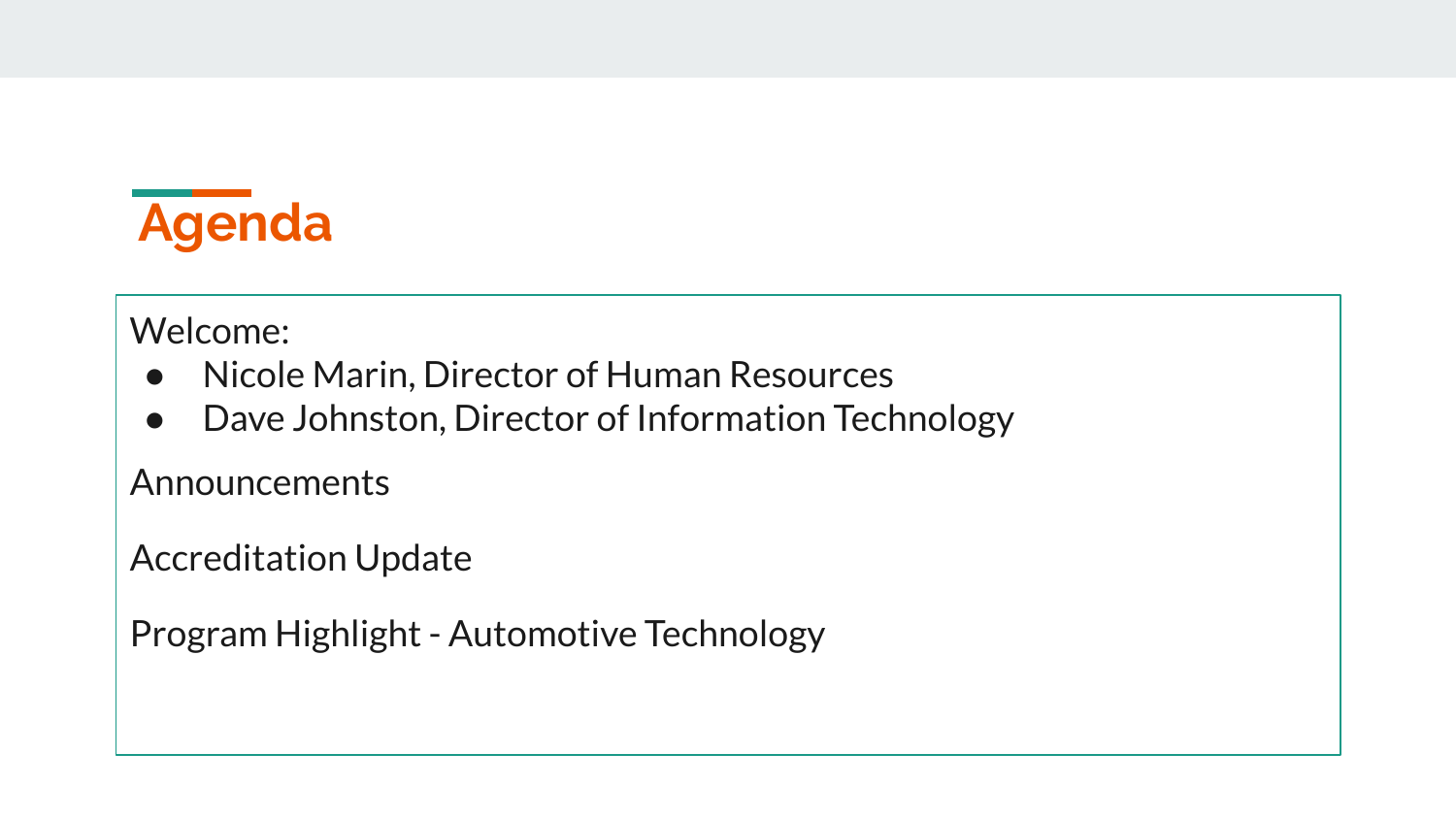## **Announcements**

- **Update:** Superintendent / President Search
- **Staffing:** PBC recommended to S/P filling two vacant faculty positions:
	- **Librarian** and
	- **Child Development**

#### **Foundation:**

The MC Foundation **Scholarship application period will open on 12/2/19** instead of 1/2/20 – yes, a month early. We do not have a set date for scholarship workshops, instead we are asking faculty to allow us 5 minutes to present to their class- once a set workshop date is set up we will let you know, probably in early December during college hour (Thursday at 12:30 p.m.)

**Giving Tuesday** is Tuesday, December 3 and was created as a way to offset the consumerism of black Friday and cyber Monday- Giving Tuesday is the largest single day of giving across the country.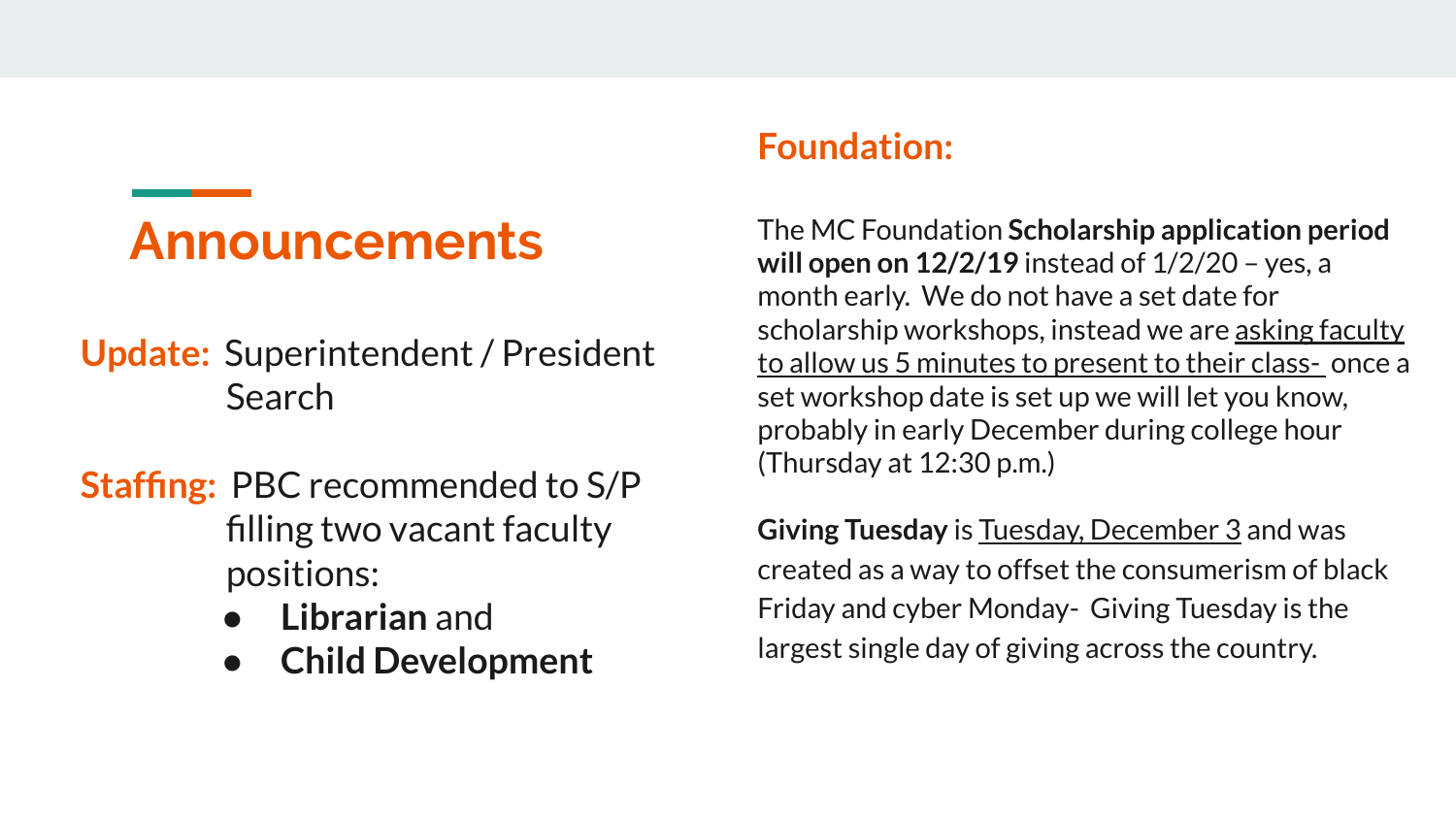Announcements Cont.:

**Grand Openings** **COME CELEBRATE** at Mendocino College DUAL GRAND OPENINGS! + RESOURCE FAIR! **Veterans Resource Center & The Career Hub** NOVEMBER 13TH, 2019 11:30AM - 2:30PM

**Opening Ceremony 11:30am Student Veterans Panel 11:45am-12:30pm** 

**Free Lunch and Resource Fair 12:30-2:30pm** 

For more information: Call the Vet's Center at 468-3000 x4602 or the Career Hub at 468-3044 • www.mendocino.edu/veterans • www.mendocino.edu/career-hub •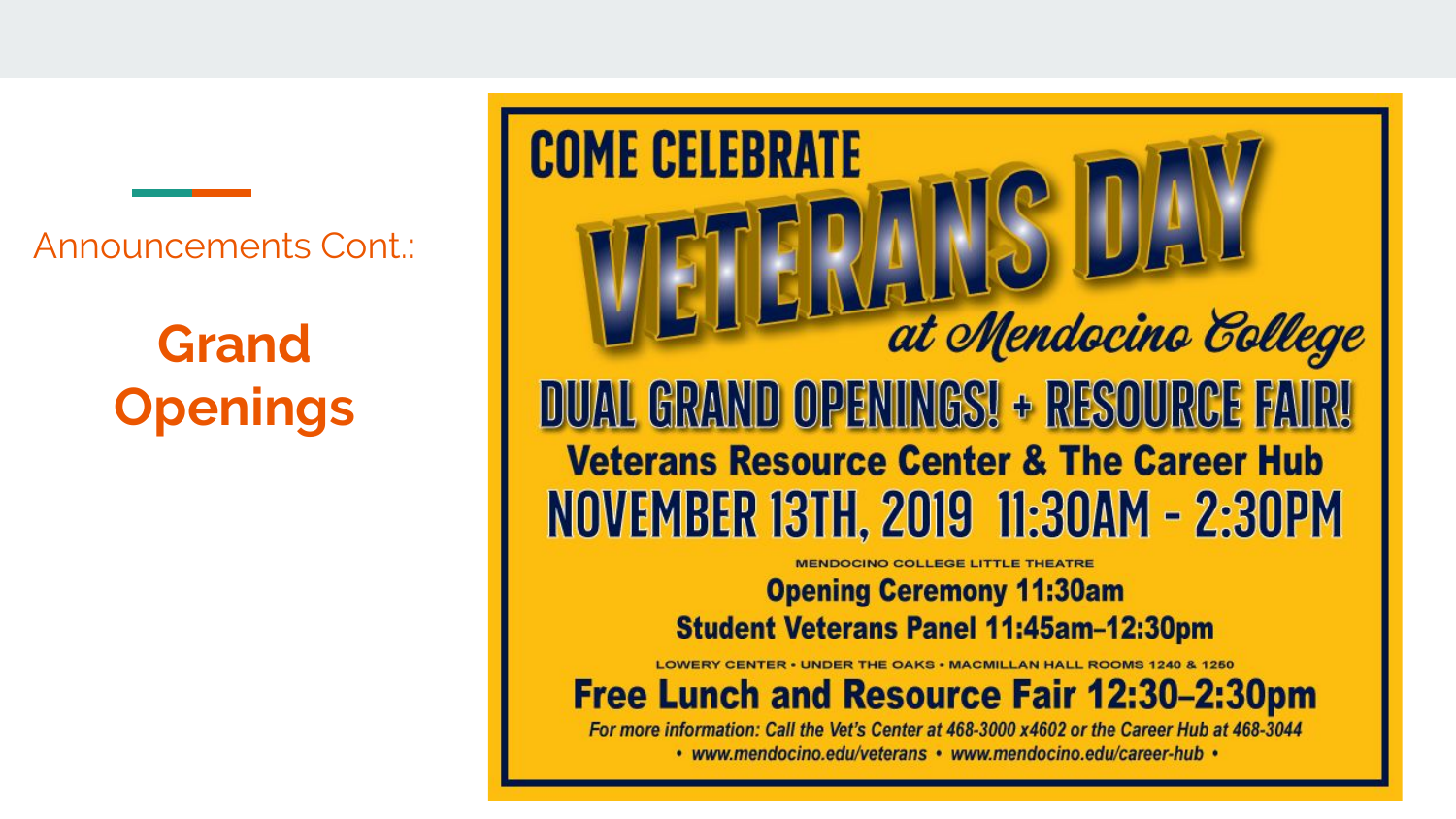### Announcements Cont.: **Future Faculty Meeting Dates**

#### Fall 2019

#### *Tuesday /* **December 3**

This is an additional meeting to discuss changes to WebAdvisor, MyMendo and the new process for grade submissions

#### Spring 2020

February 6 March 5 April 2 May 14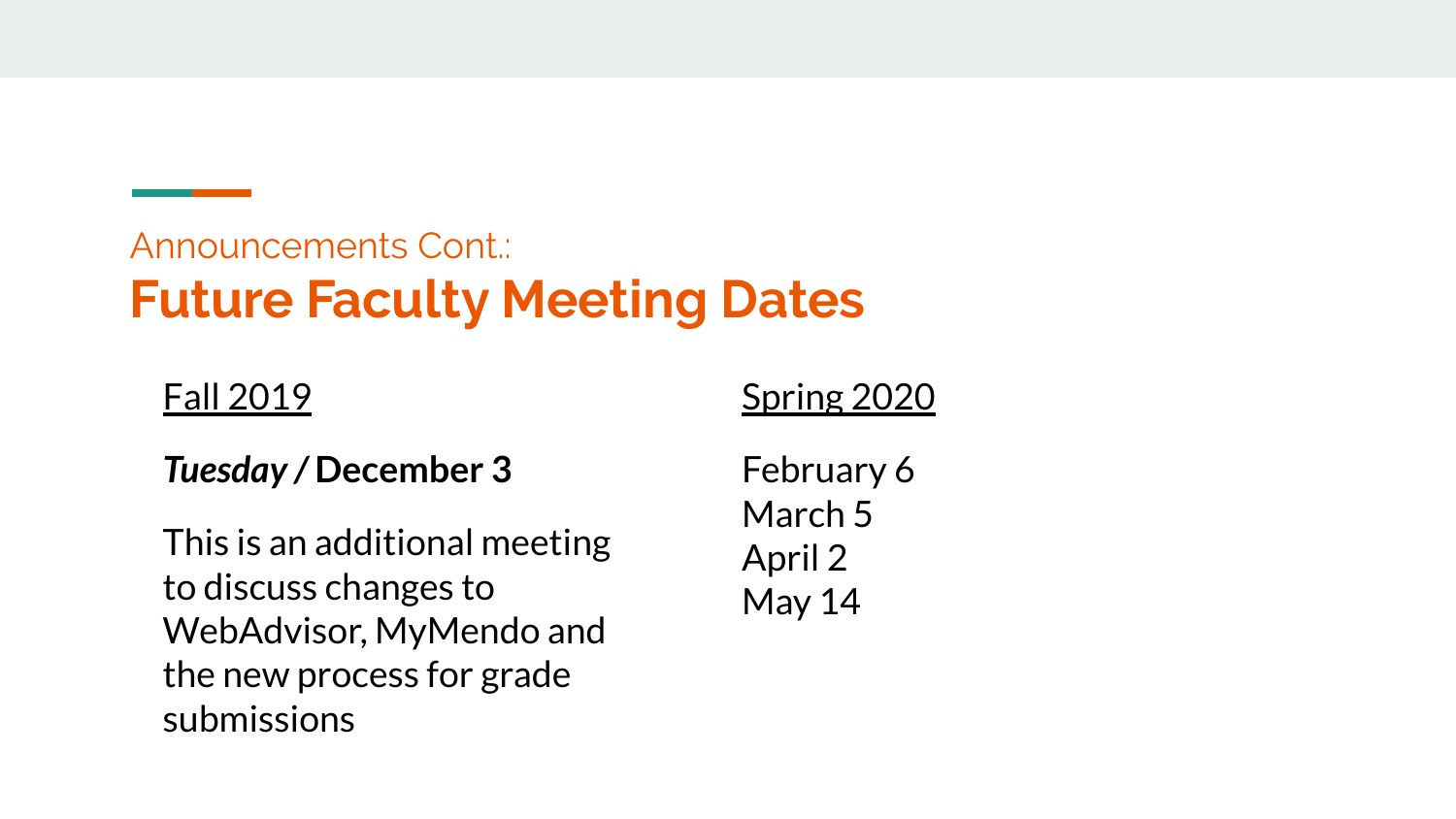## **Accreditation Update** Jody Gehrman

#### ACCJC Site Visit

February 24 - 27

#### ISER Timeline

- Oct. 24: First Reading at Academic Senate
- Nov. 13: First Reading by BOT
- Nov. 14: Second Reading at Academic Senate
- Dec. 11: Second Reading at BOT

Dec. 22: Due to ACCJC